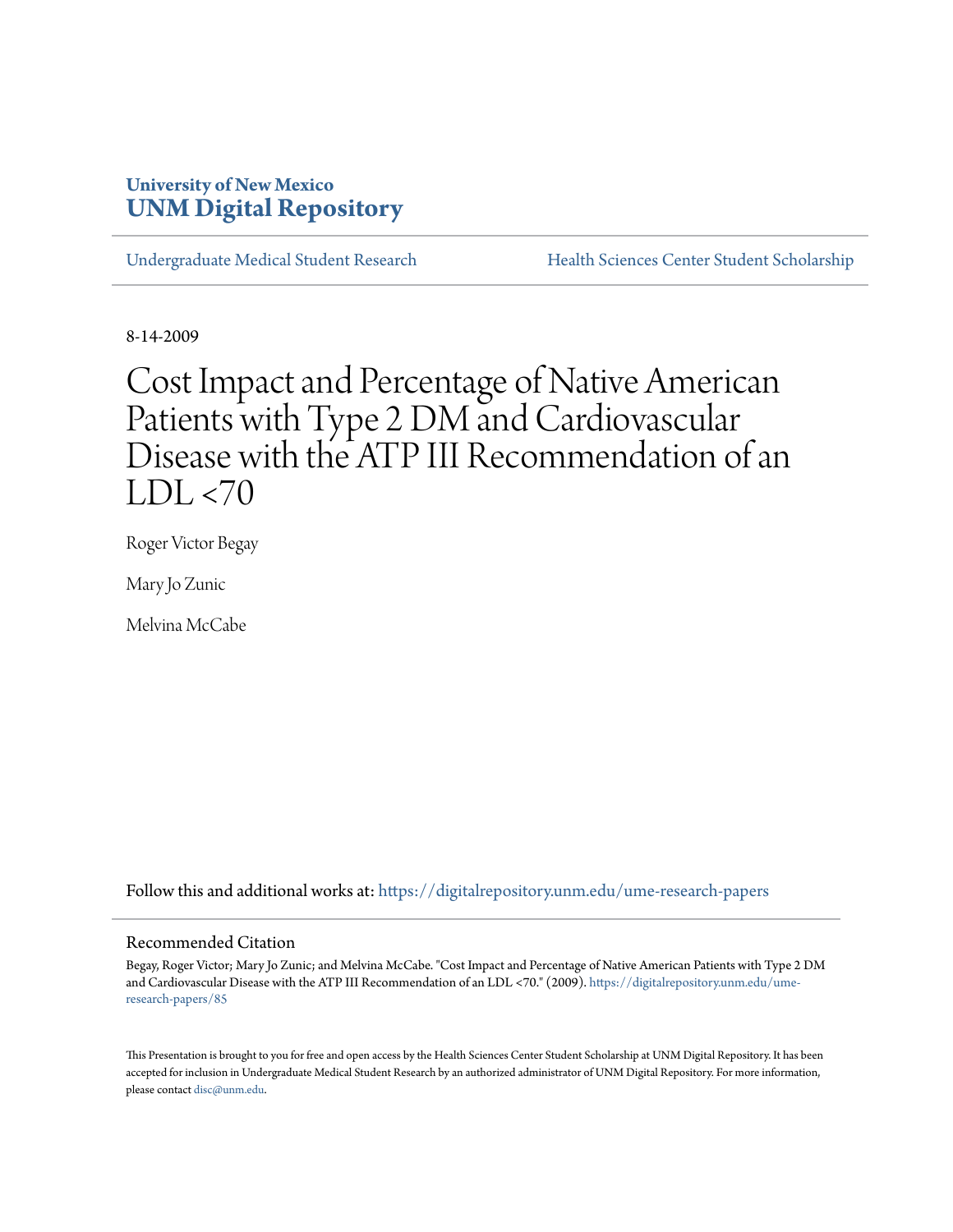*Cost impact and percentage of Native American patients with Type 2 DM and Cardiovascular Disease with the ATP III recommendation of an LDL <70.* 

> **Roger Victor Begay MSIV School of Medicine University of New Mexico.**

**Mary Jo Zunic Pharm. D IHS, Albuquerque, New Mexico Diabetes-Cardiovascular Disease Management Pharmacist** 

**Melvina McCabe MD Department of Family Medicine, University of New Mexico.**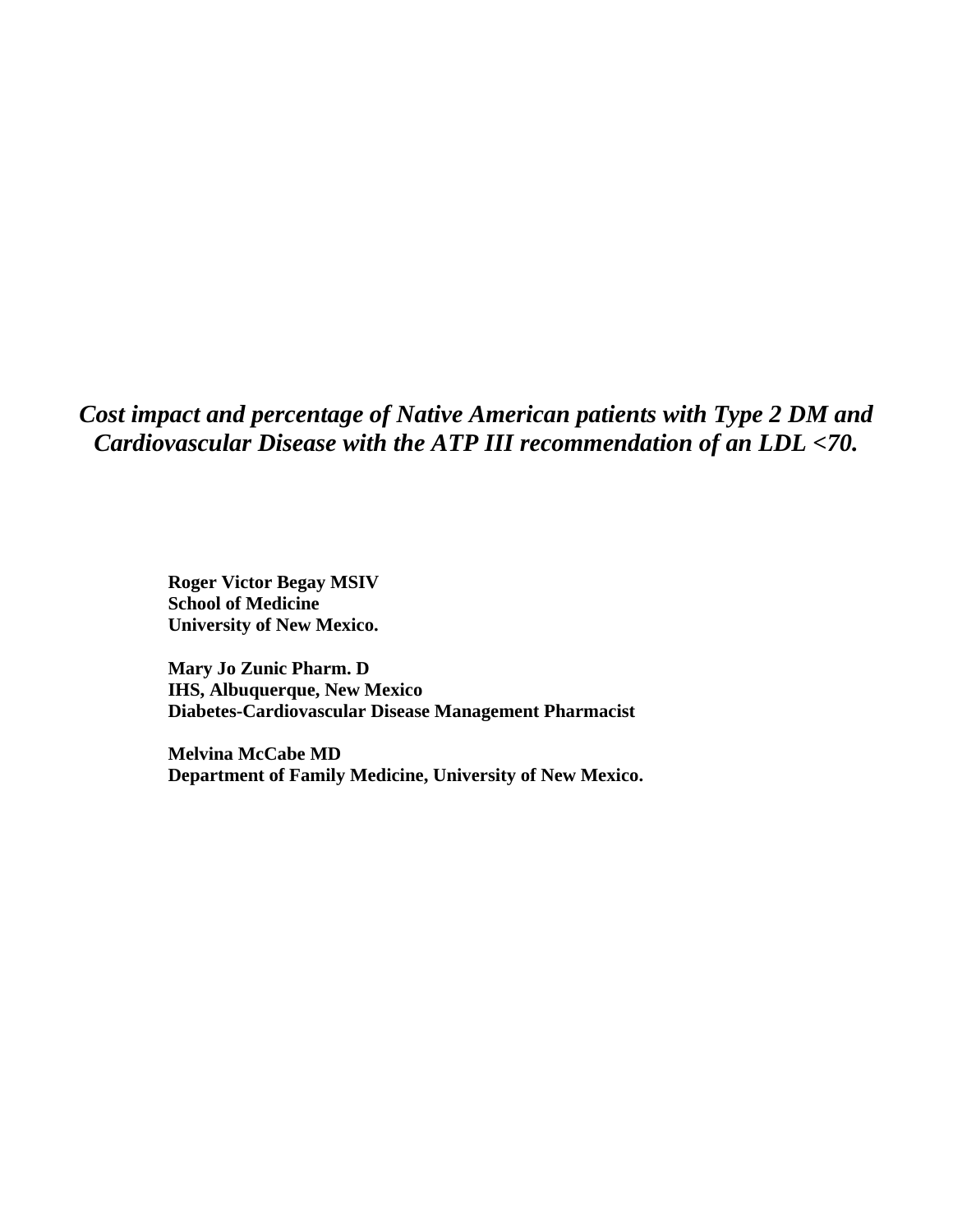#### **Abstract**

*Objective:* The main objective of the study was to obtain the average LDL cholesterol level in Native Americans patients with Type II DM and cardiovascular disease who are receiving their healthcare at the Albuquerque Indian Health Service. Specifically, the study determined the percentage of patients meeting the Adult Treatment Panel III recommendations of an LDL <70 for high risk patients and the cost impact to lower the LDL in those not currently at this level. High risk being defined as having coronary heart disease. *Design:* The study design is a combination of a chart review and review of the Resource Patient Management Systems (RPMS) of patients receiving their healthcare at Albuquerque's Indian Health Services hospital/clinics. *Setting/population:* The population is the Native American patients receiving their healthcare at the Albuquerque Indian Health Services and includes patients with both cardiovascular disease and Type II diabetes. The sample size consisted of 14 patients with Type II diabetes; age>18y/o; had seen the PCP at least once in the last three years; had at least 1 LDL value recorded in the past year, did not have abnormal liver enzymes/liver failure; did not have abnormal kidney function tests outside of normal limits; and did not have baseline LDL> 150mg/dl.

*Main outcome measures*: The main outcome was to determine the average LDL levels of those who are considered "high risk" and to determine what proportion were treated to LDL<70 mg/dl. A secondary outcome assessed involved the average financial impact based upon projected attempts through lipid lowering agents to reach an LDL<70 mg/dl.

*Results:* Twenty eight (28) percent of Albuquerque's Indian Health Service "high risk" population is being treated to goal LDL levels. For those not currently achieving this level**,** Simvastatin ranging in dose from 2.5-80 mg Q PM could be utilized to bring these patient to goal levels. Simvastatin is the first line agent utilized by the Albuquerque Indian Health Services. Based on the unit pricing of this particular statin, patients can be brought to goal at an average of \$10 per year/per patient.

*Conclusion:* The conclusions of this particular research project are two fold. First in performing this research, it was found that only 28% Albuquerque's Native American population who receive their care at the Albuquerque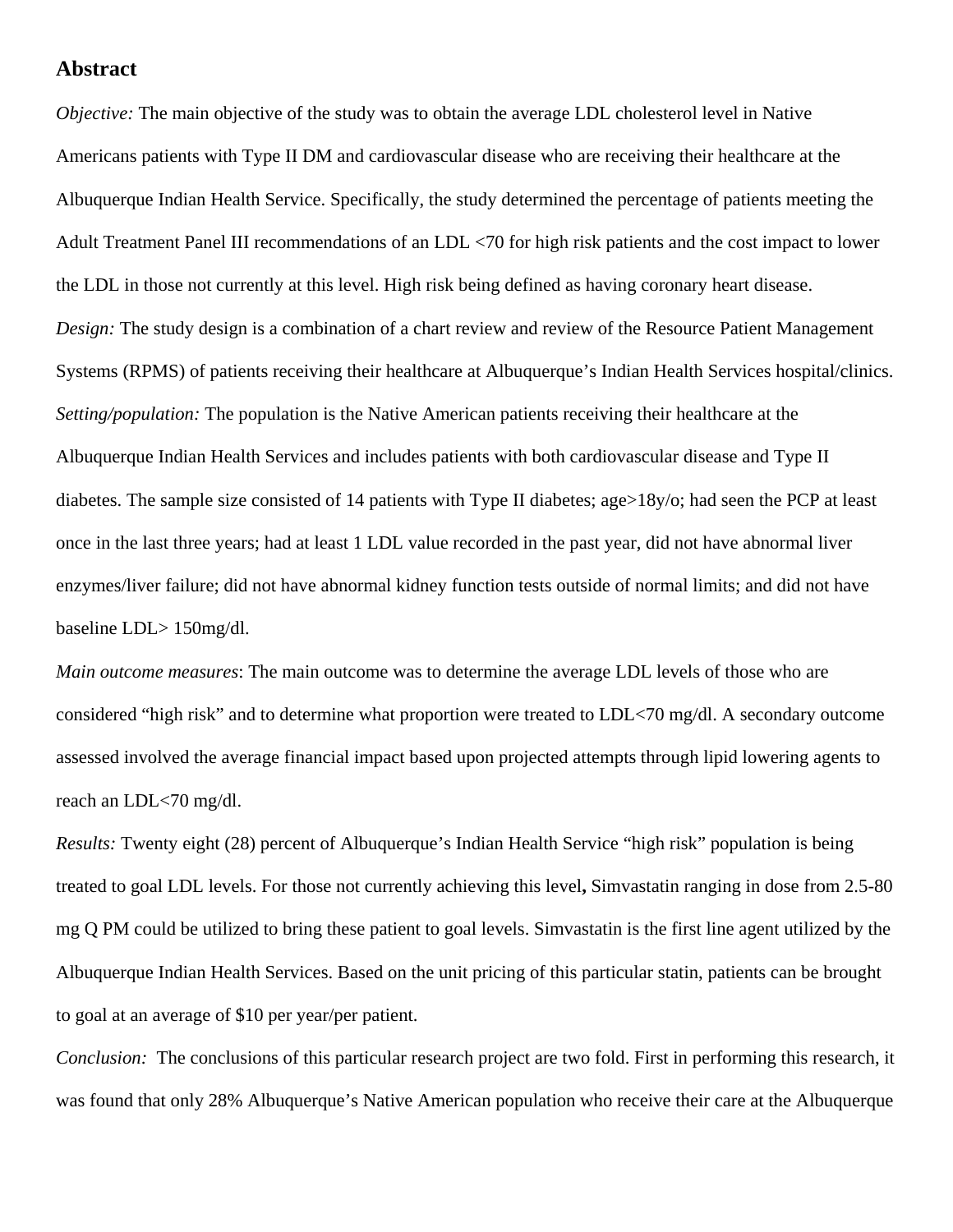Indian Health Service were being treated to goal. Second, the additional cost to bring these patients **to** recommended LDL levels is not very large.

#### **Introduction**

Much research has been done in the areas of cardiovascular disease and diabetes and preventative measures that have been taken to combat these diseases. Recent data has shown that the mortality rate associated with cardiovascular disease has been declining since the 1970s in the many western countries. (2) Despite this decline is westernized countries, United States' Native American populations are experiencing a gradual increase in mortality associated with cardiovascular disease.(1) Although many factors many contribute to this discrepancy, including smoking, diet, and genetics a potential approach to this issue is stricter control of cholesterol levels. Recent recommendations by the National Cholesterol Education Program Report states that treating high risk patients to LDL levels to  $<$  70 mg/dL is indeed beneficial. (3) Benefits to these patients being measured in terms the decrease of major cardiovascular events. The goal of this particular research was to attempt to find out what percentage of Albuquerque's Indian Health Service cardiovascular disease and diabetic population were being treated to the recommend**ed** goal of <70mg/dl. After finding the percentage of patients that were actually being treated to goal, the next step would be to find out the additional cost needed to bring those patients to goal LDL levels.

#### **Methods**

*Design*: The design is a combination of chart review of patients who seek services at the Albuquerque Indian Health Services and utilization of the data collection software used at the Albuquerque Indian Health Center, called the Resource Patient Management Systems (RPMS**).** 

*Sample size:* The initial patient review consisted of 1000 patients to determine those who met the inclusion and exclusion criteria of the study. The end sample size was 14.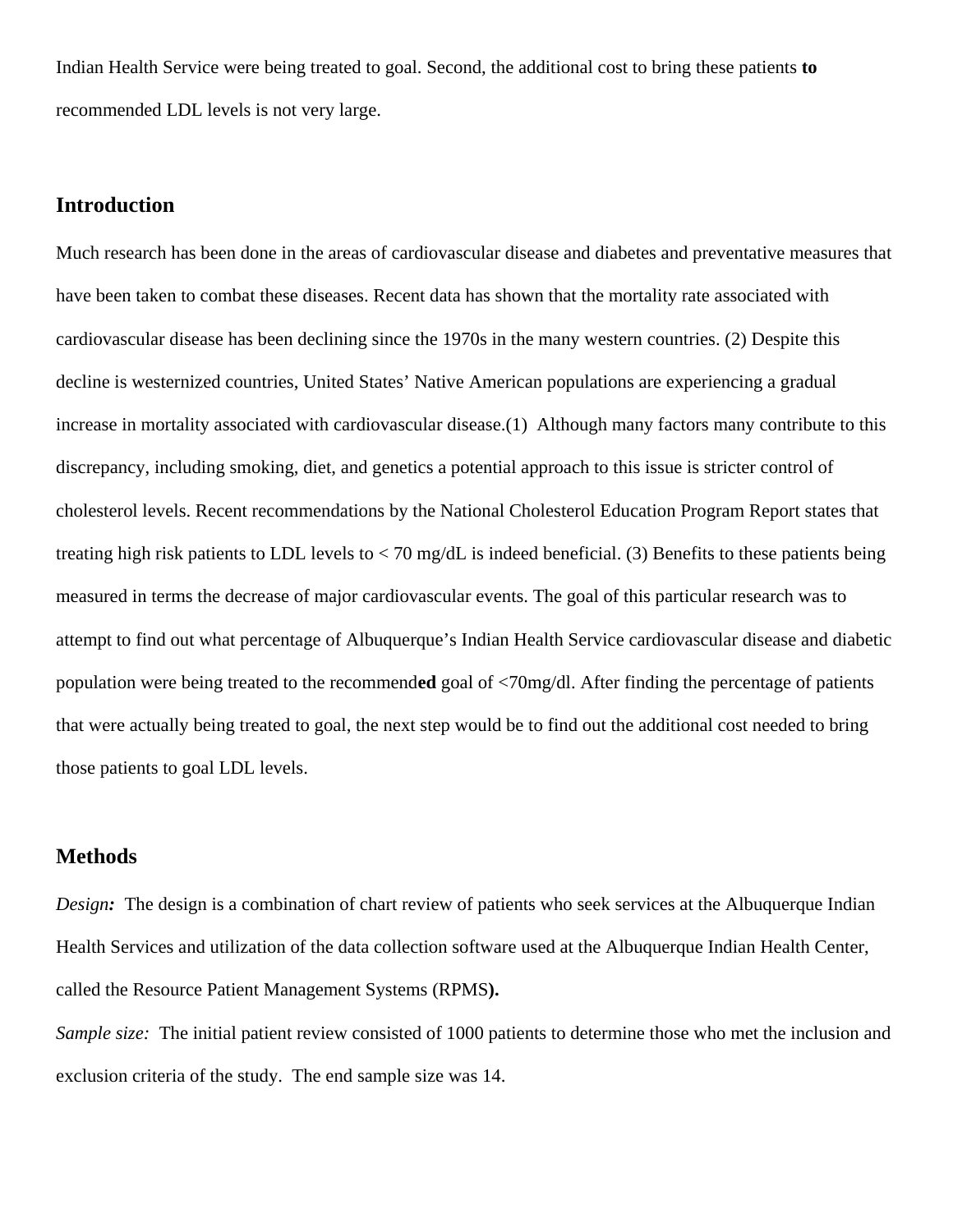*Inclusion criteria*: diagnosis of Type II diabetes, 18 years or older; active patient(seen primary care provider at least once in the last three years) within the DMS database, a history of cardiovascular disease (having a documented myocardial infarction).

*Exclusion Criteria:* abnormal liver enzymes (AST, ALT outside of normal Limits); abnormal kidney function tests (GFR and creatinine levels outside of normal limits); baseline LDL> 150mg/dl.

*Methodology:* 1000 patients were randomly selected from the above database. The charts were then randomly assigned values ranging from 1-1000. The remaining charts were then subjected to the inclusion/exclusion criteria as described above. . The 14 remaining patient charts were then utilized to determine the data obtained in the results section. The patients' LDL values, LDL values from goal and the percentage of LDL needed to be decreased in order to reach goal were obtained. Once the percentage of LDL needed to be decreased to reach goal LDL levels was obtained, the amount and cost of statin was obtained using the 2008-2009 Lexi-Comp's Drug Reference Handbook. (5) Pricing per unit of drug was based on information obtain from the McKesson website. (6) The amount of medication to reach recommended LDL levels were then calculated for 1 day, 7 days, 30 days, and 365 days. ( Ex. If a patient required an additional decrease in LDL of 33%, the additional amount of simvastatin to reach goal as recommended was 20 mg based upon information obtained using the Drug Reference Handbook. The amount per unit was found to be \$ .02, which was based on the price per unit as found on the McKesson website. This amount was multiplied by 1, 7, 30, 365 days to the total cost to bring the patient to goal LDL level. Once this level was obtained for each individual, the values were averaged for the study individuals. )

*Statistical/Data Analysis:* Confidence intervals obtained were based on information obtained from *Scientific Calculations*. (7)

#### **Results**

The final sample size of participants included in the final portion of the study was 14. Only 28 percent (95% CI 2-42) of the patients who met the study criteria were being treated to a goal LDL of less than 70 mg/dl. See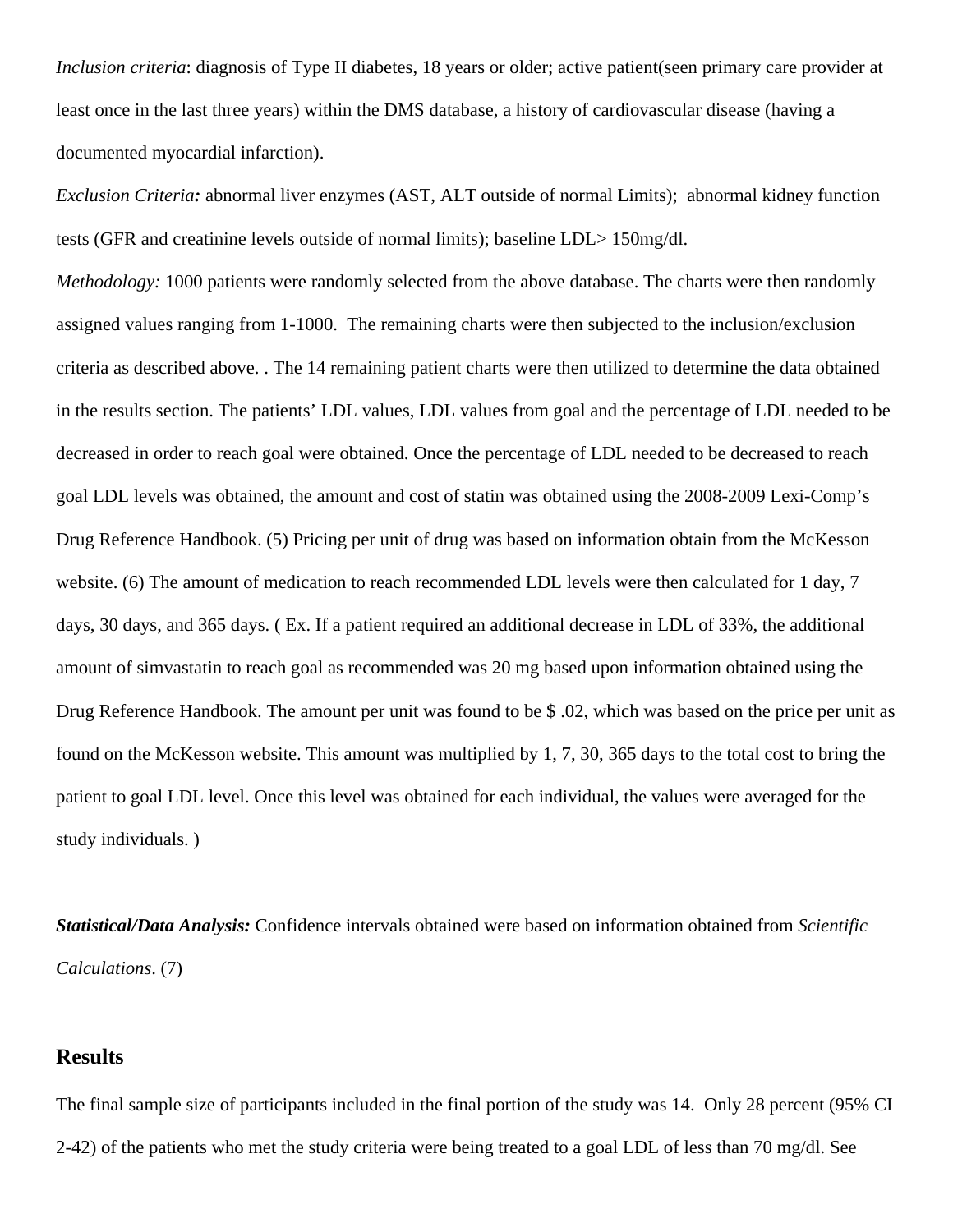Figure 1.

The percentage of LDL required to reach the recommend goal of <70 mg/dl was calculated for each patient. The average LDL percentage needed to reach goal levels ranged between 13-50%. The LDL percentages were then utilized to determine which medications would be best suited to lower the patients LDL to the recommend level based on the info obtained from the Drug Information Handbook. Based on the information obtained from the Drug Information Handbook, it was found that simvastatin ranging from 2.5 to 80 mg could be utilized to bring this particular subset of patient to goal levels. Based on the amount of drug needed to bring this subset of patients to recommended level, the average cost of additional drug to bring patients to goal level was calculated for 1 day, 1 week, 1 month and 1 year. Based on the percentage LDL reduction to reach goal levels and the per unit pricing the average additional cost to bring these diabetic patients to goal averages \$10 a year per patient. These results can be seen on Figure 1.

#### *Discussion*

*1*) In performing this research it was found that only 28% of the diabetic patients who receive their care at the Albuquerque Indian Health Service were being treated to recommend goal LDL levels. This percentage is very surprising considering that diabetes and cardiovascular disease is on the rise among the Native American Community. What is even more surprising is that the additional cost, based on unit pricing, could be as low as \$10 person per year based on McKesson pricing which is utilized by the Indian Health Service.

2) Despite being at a higher risk of for developing diabetes and the subsequent complications, a lower percentage of the Albuquerque Native American population is being treated to LDL recommendation as compared to the rest of the United States. According to Kennedy et al, 42% of United States' general diabetic population is being treated to goal LDL level.(4) Although the complications of diabetes are due to multiple variables, perhaps it would be justifiable to attempt to treat these high risk patients to levels comparable LDL levels of the national average.By simply reducing the LDL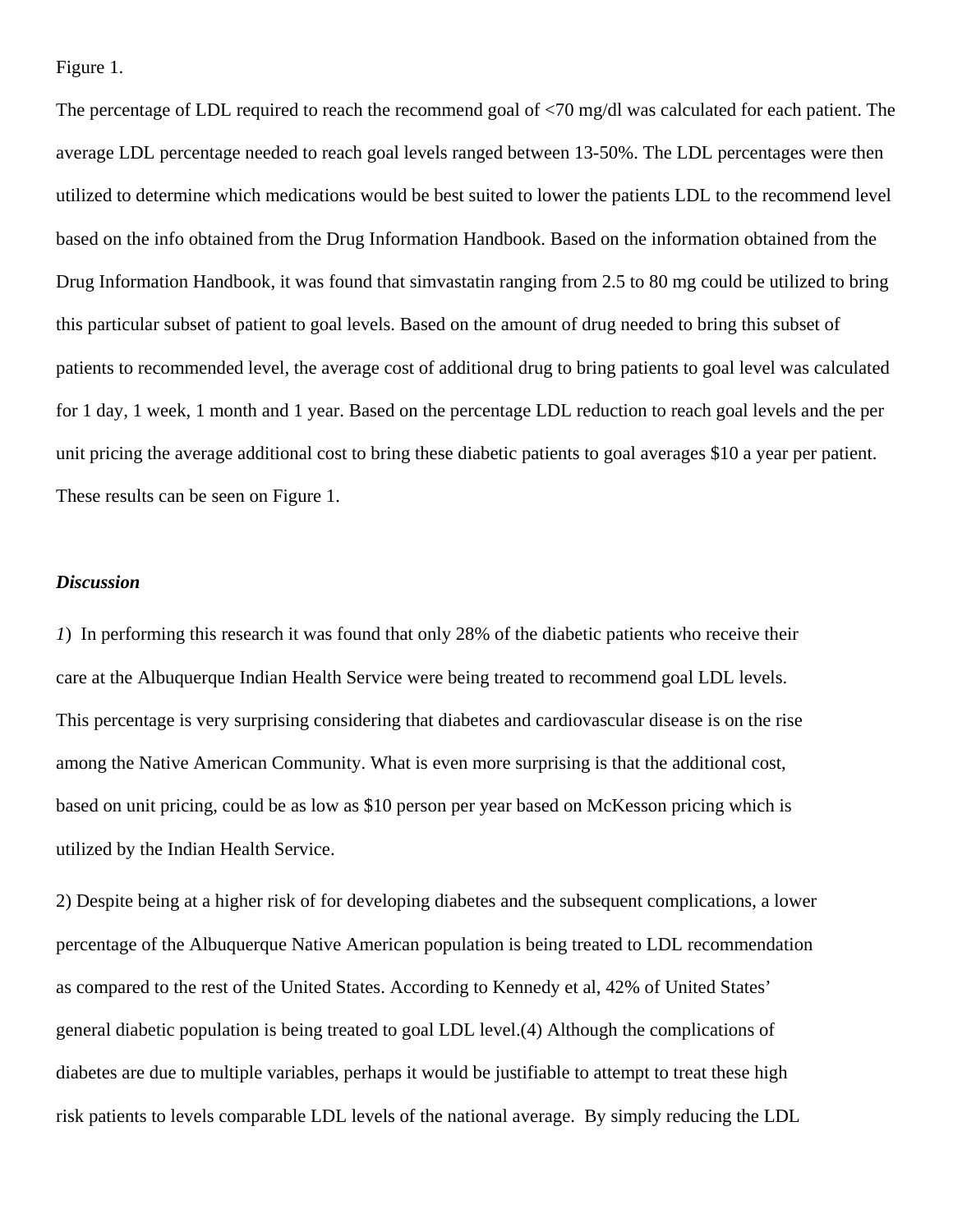level to reach the national level, one is likely to see a reduction in mortality of the Native American Populations.

3) In performing this particular research attempt it is important to reiterate that diabetes and its complications are multi-factorial. It would also be important to note that many factors that affect the mortality of diabetic patients were not controlled for in this particular study. Factors that were not controlled that are worthy for consideration include genetics, smoking, diet, weight, previous medical problems, etc, all factors that could affect the mortality of diabetic patients*.* 

*4)* Based on searches of the Native Health, Pub Med, Medline plus, and Cochrane databases research related to the area of diabetes, Indian Health Service, LDL goal levels, and mortality, no research has been performed specific to this area. Further research should be performed in order to determine if the obtained LDL percentage remains consistent. Further research should include a larger scale study with a greater number of patients. Further studies including other Indian Health Service Units might add further insight into the issue at hand. In addition, greater care should be taken to control for factors including smoking, genetics, other medical problems, etc, all factors that could complicate study outcomes.

### **Strengths and limitations**

Strengths of this particular study include that it was the first chart review at the Albuquerque Indian Health Services that served to evaluate treatment goals of LDL levels.

Limitations of this particular study includes the total number of participates, after inclusion and exclusion criteria, resulting in a rather wide confidence interval. Other potential limitations of this study are since the study was done using patients who sought treatment at the Albuquerque Indian Health Services the results can not be generalized to the non Native American populations. In addition, the data obtained were of patients who visited Albuquerque's Indian Health Service so the results can not be generalized to include other Indian Health Service facilities. This particular research attempt was a very good pilot study with much room for additional research. Additional research should include a much larger chart review that will lead to more data for analysis.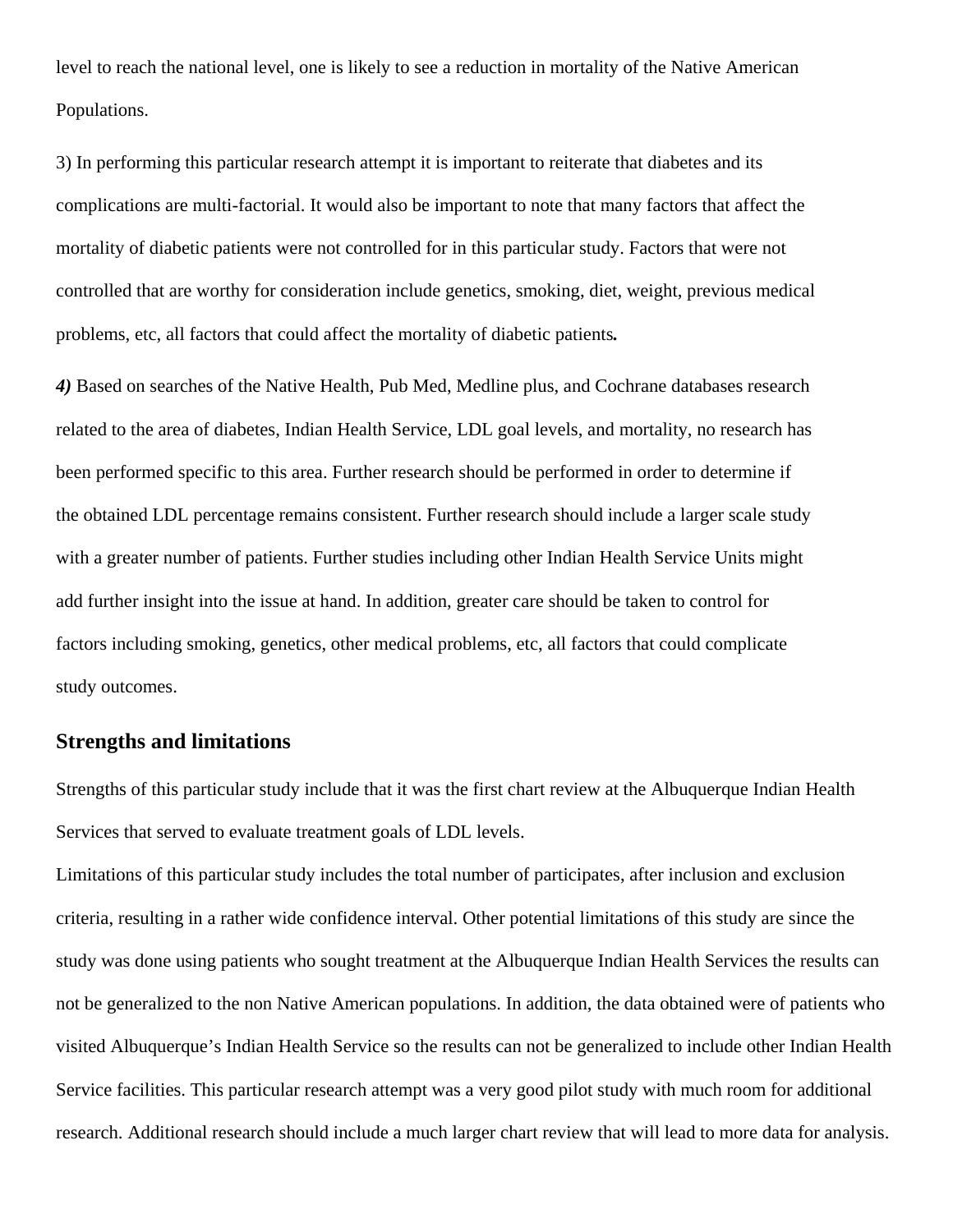The greater amount of study participants will lead to a narrowing of the confidence interval and thus lead more accurate conclusion.

Another limitation of this study was the assumption that simvastatin could be utilized to reach goal LDL levels, when in reality patients often have different responses to different medications. Simvastatin was chosen for this particular study based on the IHS formulary. In addition, many patients often require multiple treatment modalities that include other cholesterol lowering medications and diet and lifestyle changes that could affect LDL levels. In addition, LDL levels obtained were based on isolated LDL levels and no information regarding previous treatment attempts, including medications and diet and exercise regimens, were obtained.

# **Acknowledgements**

I would like to acknowledge the staff on the Diabetes Project at the Albuquerque Indian Health Service facility. A special thank you to my research mentor, Dr. Mary Jo Zunic, who offered her time and guidance as I worked through the completion of my research.

#### **Figures**

|--|--|

| Pt             | LDL mg/dl | % LDL<br>reduction |                  | <b>Recommended statin</b>       | % LDL Decrease (3) | <b>Unit</b><br>Cost | Cost        | Cost              | Cost          | Cost        |
|----------------|-----------|--------------------|------------------|---------------------------------|--------------------|---------------------|-------------|-------------------|---------------|-------------|
|                |           | to goal            |                  | and dosage                      |                    |                     | (1 day)     | $(1 \text{Week})$ | (1)<br>Month) | $(1$ year)  |
|                |           |                    |                  | no additional therapy           |                    |                     |             |                   |               |             |
| 1              | 59        | at goal            |                  | needed                          | 0                  | 0                   | $\mathbf 0$ | 0                 | 0             | $\mathbf 0$ |
|                |           |                    |                  | 80 mg of simvastatin po         |                    |                     |             |                   |               |             |
| $\overline{2}$ | 133.6     |                    | 50               | Qpm                             | $-47%$             | 0.08                | 0.08        | 0.56              | 2.4           | 29.2        |
|                |           |                    |                  | 5 mg of simvastatin po          |                    |                     |             |                   |               |             |
| 3              | 89        |                    | 21               | Qpm                             | $-26%$             | 0.02                | 0.02        | 0.14              | 0.6           | 7.3         |
|                |           |                    |                  | 80 mg of simvastatin po         |                    |                     |             |                   |               |             |
| 4              | 130       |                    | 46               | Qpm                             | $-47%$             | 0.08                | 0.08        | 0.56              | 2.4           | 29.2        |
|                |           |                    |                  | 2.5 mg of simvastatin po        |                    |                     |             |                   |               |             |
| 5              | 80.2      |                    | 13               | Qpm                             | $-13%$             | 0.02                | 0.02        | 0.14              | 0.6           | 7.3         |
|                |           |                    |                  | 2.5 mg of simvastatin po        |                    |                     |             |                   |               |             |
| 6              | 83        |                    | 16               | Qpm                             | $-13%$             | 0.02                | 0.02        | 0.14              | 0.6           | 7.3         |
| 7              |           |                    |                  | 80 mg of simvastatin po         |                    |                     |             |                   |               |             |
|                | 125       |                    | 44               | Qpm<br>2.5 mg of simvastatin po | $-47%$             | 0.08                | 0.08        | 0.56              | 2.4           | 29.2        |
| 8              | 80        |                    | 13 <sup>13</sup> | Qpm                             | $-13%$             | 0.02                | 0.02        | 0.14              | 0.6           | 7.3         |
|                |           |                    |                  | no additional therapy           |                    |                     |             |                   |               |             |
| 9              | 70        | at goal            |                  | needed                          | $\mathbf 0$        | $\mathbf 0$         |             | 0                 | 0             | $\mathbf 0$ |
| 1              |           |                    |                  | 40 mg of simvastatin po         |                    |                     |             |                   |               |             |
| 0              | 105.6     |                    | 33               | Qpm                             | $-41%$             | 0.05                | 0.05        | 0.35              | 1.5           | 18.5        |
|                |           |                    |                  | 5 mg of simvastatin po          |                    |                     |             |                   |               |             |
|                | 87.6      |                    | 20               | Qpm                             | $-26%$             | 0.02                | 0.02        | 0.14              | 0.6           | 7.3         |
| 1              |           |                    |                  | 5 mg of simvastatin po          |                    |                     |             |                   |               |             |
| $\overline{2}$ | 94.6      |                    | 26               | Qpm                             | $-26%$             | 0.02                | 0.02        | 0.14              | 0.6           | 7.3         |
| 1              |           |                    |                  | no additional therapy           |                    |                     |             |                   |               |             |
| 3              | 73.4      | at goal            |                  | needed                          | $\mathbf 0$        | 0                   | $\mathbf 0$ | 0                 | 0             | $\mathbf 0$ |
| 1<br>4         | 53.6      | at goal            |                  | no additional therapy<br>needed | $\mathbf 0$        | 0                   | $\mathbf 0$ | 0                 | 0             | $\mathbf 0$ |
|                |           |                    |                  |                                 |                    |                     |             |                   |               |             |
|                |           |                    |                  |                                 |                    |                     |             |                   |               |             |